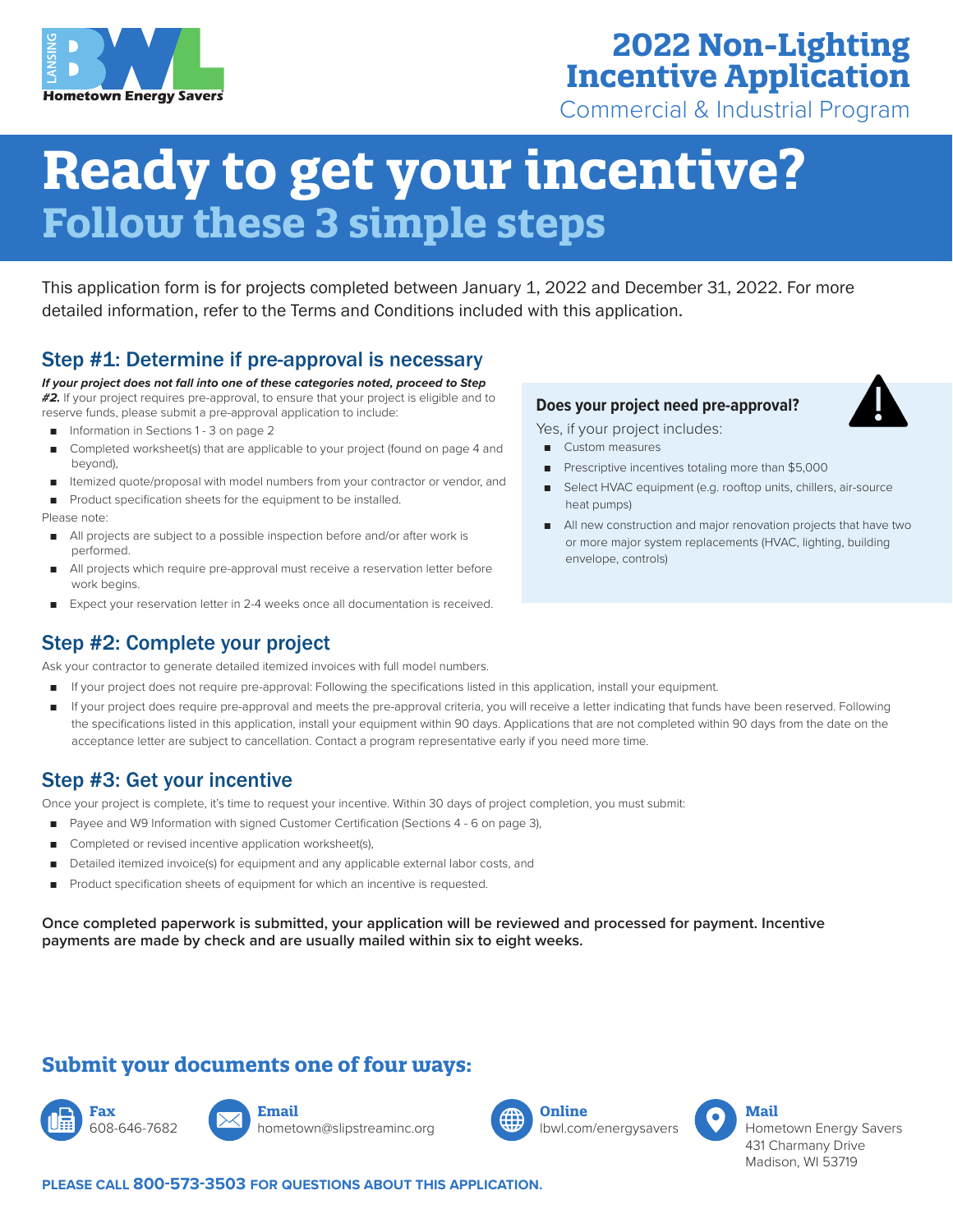

**All Applicants:** Fill Out Sections 1 - 3. For completed projects not requiring pre-approval, complete Sections 4 - 6 at the same time as Sections 1 - 3.

**For Pre-Approval projects:** Complete Sections 4 - 6 when project is complete.

## SECTION 1: Customer & Project Information

| Customer Name:                                                                                           |                                                                                                             |                  |                  |                    |  |  |  |  |
|----------------------------------------------------------------------------------------------------------|-------------------------------------------------------------------------------------------------------------|------------------|------------------|--------------------|--|--|--|--|
| ZIP:<br><b>Customer Mailing Address:</b><br>City:<br>State:                                              |                                                                                                             |                  |                  |                    |  |  |  |  |
|                                                                                                          | If this application is for a project that has already been completed, what was the project completion date? |                  |                  |                    |  |  |  |  |
| If this is a pre-approval request for an upcoming project, what is the expected project completion date? |                                                                                                             |                  |                  |                    |  |  |  |  |
| Project Type:                                                                                            | Existing facility equipment replacement/retrofit                                                            | New construction | Major renovation | Addition/expansion |  |  |  |  |

## SECTION 2: Job Site Information

| Job Site Name (if different than customer name):                                                                                                                     | Project Contact Person Name:                                                                                   |  |  |  |
|----------------------------------------------------------------------------------------------------------------------------------------------------------------------|----------------------------------------------------------------------------------------------------------------|--|--|--|
| Project Contact Telephone:<br>Office Number<br>Mobile Number                                                                                                         | <b>Project Contact Email:</b>                                                                                  |  |  |  |
|                                                                                                                                                                      |                                                                                                                |  |  |  |
| Job Site Street Address (physical location):                                                                                                                         | ZIP:<br>City:<br>State: MI                                                                                     |  |  |  |
| <b>BWL Electric Account Number:</b>                                                                                                                                  | How did you learn about the program?<br>My Utility<br>Utility Website                                          |  |  |  |
|                                                                                                                                                                      | Mail/Bill insert<br><b>Community Event</b><br>Contractor<br>Newspaper                                          |  |  |  |
|                                                                                                                                                                      | Other than the contract of the contract of the contract of the contract of the contract of the contract of the |  |  |  |
| What is the predominant use of the building space where equipment was installed? (check one)                                                                         |                                                                                                                |  |  |  |
| Office<br>Grocery/Supermarket<br>Retail<br>Warehouse<br>Restaurant                                                                                                   | Manufacturing<br>School: K-12<br>School: College<br>Lodging                                                    |  |  |  |
| Multi-family<br>Other/Mischender and the control of the control of the control of the control of the control of the control of<br>Healthcare facility<br>Agriculture |                                                                                                                |  |  |  |

## SECTION 3: Trade Ally (Contractor) Information

| Trade Ally Name (or indicate if self install): | Trade Ally Contact Person Name: |        |      |
|------------------------------------------------|---------------------------------|--------|------|
| Trade Ally Telephone:                          | Contact Email:                  |        |      |
| Trade Ally Mailing Address:                    | City:                           | State: | ZIP: |

### **Submit your documents one of four ways:**



**Email** hometown@slipstreaminc.org

 $\overline{\mathbf{\times}}$ 







431 Charmany Drive, Madison, WI 53719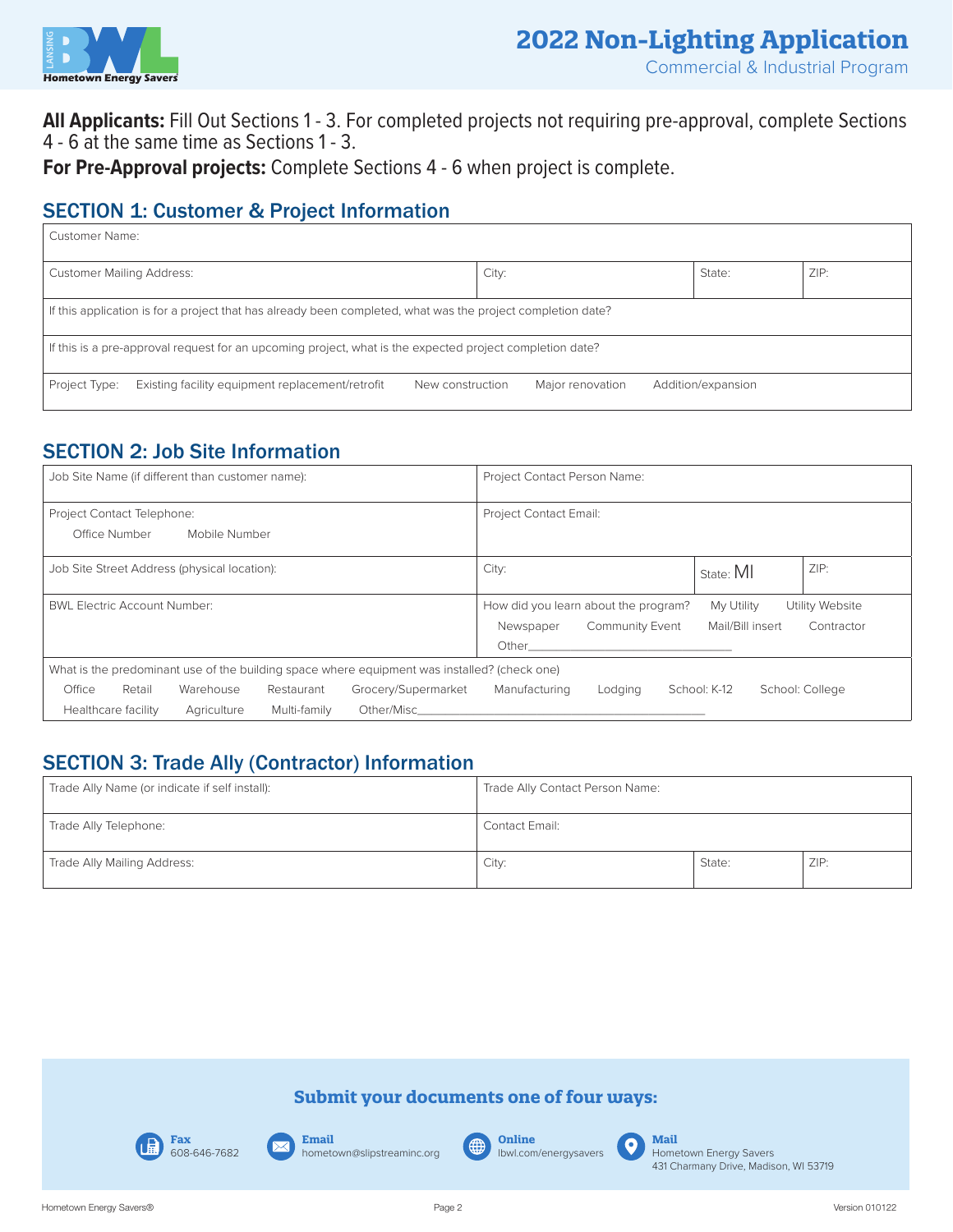

Commercial & Industrial Program

### **All applicants fill out this information. For pre-approved projects, this may be submitted AFTER the project is completed.**

## SECTION 4: Payee and Mailing Address

| Mail Check to: | Customer Mailing Address (above)          |                     | Job Site Address | Payee W-9 Address     | Alternate Pay Address (complete below) |      |
|----------------|-------------------------------------------|---------------------|------------------|-----------------------|----------------------------------------|------|
|                | Alternate Pay Address (if checked above): |                     |                  | City:                 | State:                                 | ZIP: |
|                | Make Incentive Check Payable to (payee)   | <b>BWL Customer</b> | Landlord         | Trade Ally Contractor |                                        |      |

#### ONLY IF incentive check is being made payable to a third-party landlord or Trade Ally per check box above, both the BWL customer and the third-party must confirm this incentive reassignment arrangement by signing below:

I, the BWL Customer, am authorizing reassignment of the incentive payment to the third-party payee named below, and I understand that I will not be receiving the incentive payment. I also understand that my release to a third-party does not exempt me from the program requirements outlined in the Terms and Conditions.

#### **BWL Customer Signature**

| Signature                                                                                                          | <b>Print Name</b> | Date |  |  |  |
|--------------------------------------------------------------------------------------------------------------------|-------------------|------|--|--|--|
| I, the third-party payee, certify that I have read and complied with the Terms and Conditions of this application. |                   |      |  |  |  |
| <b>Third-Party Incentive Recipient Signature</b>                                                                   |                   |      |  |  |  |
| Signature                                                                                                          | <b>Print Name</b> | Date |  |  |  |

## SECTION 5: Payee IRS Form W-9 Information

(submit IRS form W-9 for payee OR fill out this section completely. This section may be omitted only if IRS form W-9 for payee is submitted.)

| Payee Legal Name (as shown on income tax return):                                                                                                                                                                                                                                                                                                                                                                                                                                                                                                        |                                                                                               | Payee Business Name (if different than payee legal name): |        |      |  |  |
|----------------------------------------------------------------------------------------------------------------------------------------------------------------------------------------------------------------------------------------------------------------------------------------------------------------------------------------------------------------------------------------------------------------------------------------------------------------------------------------------------------------------------------------------------------|-----------------------------------------------------------------------------------------------|-----------------------------------------------------------|--------|------|--|--|
| Payee Legal Address:                                                                                                                                                                                                                                                                                                                                                                                                                                                                                                                                     |                                                                                               | City:                                                     | State: | ZIP: |  |  |
| Check the appropriate box for federal tax classification; check only one of the following seven boxes:<br>Individual/sole proprietor or single-member LLC<br>C Corporation<br>S Corporation<br>Partnership<br>Trust/estate<br>Other tax exempt organization or gov't agency<br>LLC - Enter the tax classification (C = C corporation, S = S corporation, P = partnership):<br>Note: For a single-member LLC that is disregarded, do not check LLC; check the appropriate box in the line above for the tax classification of the single-member<br>owner. |                                                                                               |                                                           |        |      |  |  |
|                                                                                                                                                                                                                                                                                                                                                                                                                                                                                                                                                          | Payee Tax Identification Number (TIN) (Complete ONE only. Must match payee legal name above.) |                                                           |        |      |  |  |
| Certification: the following certifications are required in order for this form to substitute for the IRS form W-9. Under penalties of perjury, I certify that:<br>1. The payee's TIN is correct. 2. The payee is not subject to backup withholding due to failure to report interest and dividend income. 3. The payee is a U.S. citizen.<br>The Internal Revenue Service does not require your consent to any provision of this document other than the certifications required to avoid backup withholding.                                           |                                                                                               |                                                           |        |      |  |  |
| Payee Signature:<br>Print Name:<br>Title:<br>Date:<br>/s/                                                                                                                                                                                                                                                                                                                                                                                                                                                                                                |                                                                                               |                                                           |        |      |  |  |

### SECTION 6: BWL Customer Certification

I hereby certify that: 1. The information contained in this application is accurate and complete. 2. All rules of this incentive application have been followed. 3. I have read and understand the Terms and Conditions included with this document. I agree to verification of equipment installation which may include a site inspection by a program or utility representative. I understand that I am not allowed to receive more than one incentive from this program on any piece of equipment. I hereby agree to indemnify, hold harmless and release the utility and the utility's contractors from any actions or claims in regard to the installation, operation and disposal of equipment (and related materials) covered herein, including liability from any incidental or consequential damages. I have elected to utilize electronic signatures. I understand and intend that a legal signature is formed by typing my name on this document. If any of the parties do not wish to sign this document electronically, all must opt out together and print a paper copy to sign manually.

| Customer Signature: | Print Name: | Title: | Date: |
|---------------------|-------------|--------|-------|
| /s/                 |             |        |       |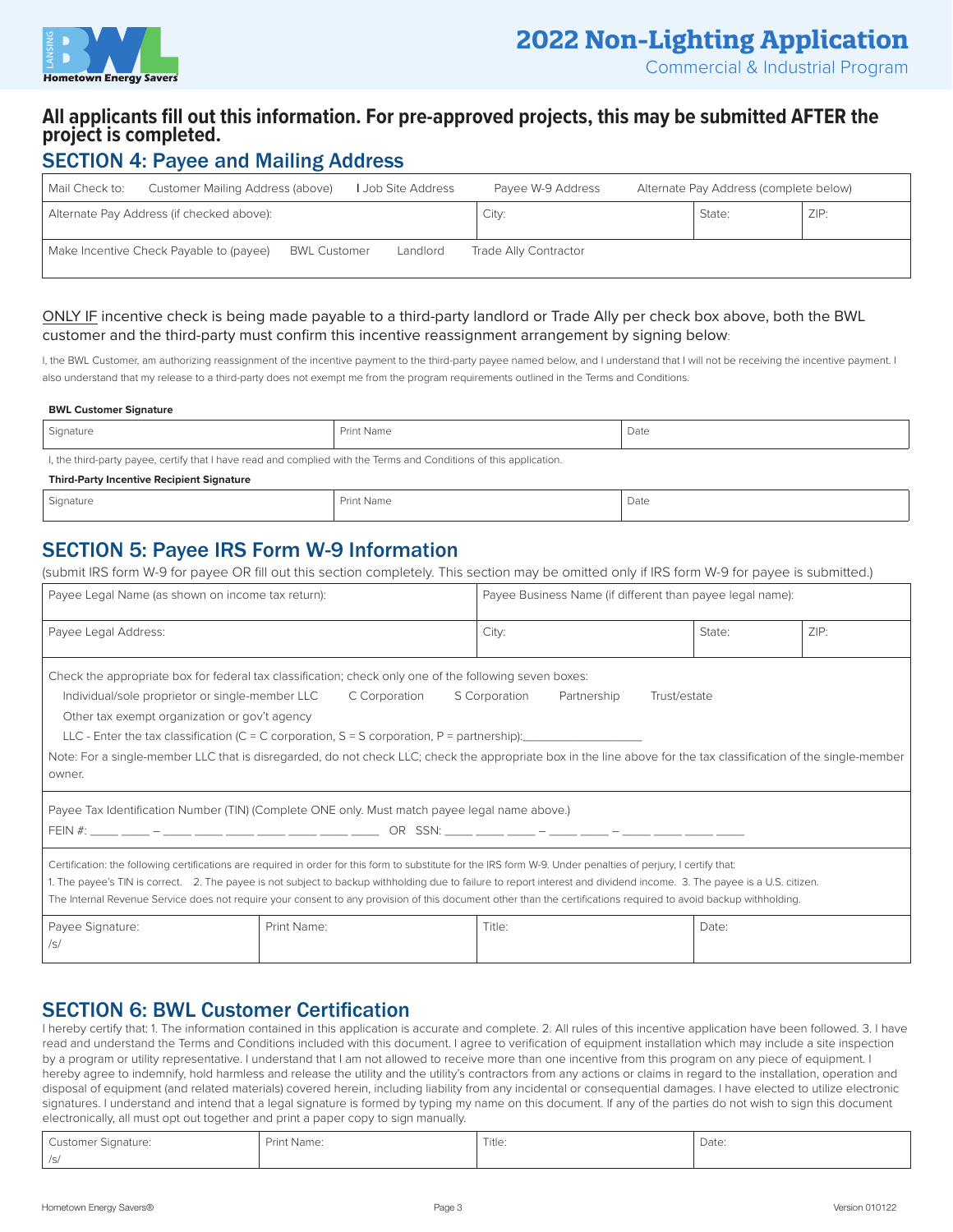

Commercial & Industrial Program

### **Variable Frequency Drives**

Install new variable frequency drives (VFD) that meet the following requirements:

- Used in conjunction with pumping or air handling (i.e., fan or blower) application only. Other uses may qualify for a custom incentive.
- The pump or air handling system must operate a minimum of 2,000 hours annually. Otherwise, you may apply for a custom incentive.
- Individual motors retrofitted with VFD may not exceed 500 horsepower. Use the C&I Custom Application in this case.
- For new construction projects, HVAC pump motors must be <30 hp and HVAC fan motors must be <10 hp.
- Redundant or back-up units do not qualify. Routine replacement of existing VFDs does not qualify.
- VFD speed must be automatically controlled by differential pressure, flow, temperature, or other variable signal. Units installed only to allow soft starts are not eligible.
- The system controlled must have significant load diversity that will result in savings through motor speed variation.
- VFDs added to chillers and air compressors do not qualify for this prescriptive incentive.
- Variable frequency drives may not be beneficial in pump systems where static head makes up a large portion of the total system head. It is also important that the load on the system vary over time to take advantage of the savings that a VFD can provide. Be sure to understand these aspects of your system and discuss them with the equipment vendor in advance of applying VFD technology.
- Pump or fan utilizing variable speed ECM motor technology may also qualify for this measure.

If the VFD is serving an HVAC system, please answer the following:

| Indicate type of air conditioning system:                                   |                      |                           |        |      |  |  |  |  |
|-----------------------------------------------------------------------------|----------------------|---------------------------|--------|------|--|--|--|--|
| Rooftop Unit or Split-System<br>Air-Cooled Chiller                          | Vater-Cooled Chiller | Other:                    |        | None |  |  |  |  |
| Describe the associated HVAC system:<br>Does the system have an economizer? |                      |                           |        |      |  |  |  |  |
| Yes<br>No                                                                   | Constant Volume (CV) | Variable Air Volume (VAV) | Other: |      |  |  |  |  |
| <b>Incentive Rates:</b>                                                     |                      |                           |        |      |  |  |  |  |

| <b>HVAC Pump</b>       | \$75 per hp controlled | <b>HVAC Fan</b>              | \$60 per hp controlled |
|------------------------|------------------------|------------------------------|------------------------|
| <b>Process Pump</b>    | \$75 per hp controlled | <b>Process Fan</b>           | \$60 per hp controlled |
| <b>Irrigation Pump</b> | \$25 per hp controlled | <b>Cooling Tower Fan</b>     | \$40 per hp controlled |
| <b>Other Well Pump</b> | \$35 per hp controlled | <b>Other Qualifying Uses</b> | \$60 per hp controlled |

Enter the information for each new variable frequency drive for which you are claiming an incentive in the table below. Attach additional copies of this page if you are claiming incentives on more than three variable frequency drives.

| <b>VFD Application</b>                                                                                                                                                                                                                                                                                                                                                                                                                             | <b>VFD Manufacturer &amp; Model</b><br><b>Number</b> | Equipment<br><b>Operating Hours</b><br>(2,000 hr/yr min) | <b>HP Controlled</b><br>by VFD | Quantity<br>of VFDs | <b>Subtotal</b><br>(Qty x HP x Incentive<br>Rate) |
|----------------------------------------------------------------------------------------------------------------------------------------------------------------------------------------------------------------------------------------------------------------------------------------------------------------------------------------------------------------------------------------------------------------------------------------------------|------------------------------------------------------|----------------------------------------------------------|--------------------------------|---------------------|---------------------------------------------------|
| Check one:<br>HVAC Chilled Water Pump<br><b>HVAC Heating Pump</b><br>Process Pump<br>$\mathsf{v}$ Pool Pump<br>Irrigation/Well Pump<br><b>Boiler Draft Fan</b><br>Cooling Tower Fan<br>V HVAC Fan<br>Process Fan<br>Other: The Company of the Company of the Company of the Company of the Company of the Company of the Company of the Company of the Company of the Company of the Company of the Company of the Company of the Company of the C |                                                      |                                                          |                                |                     | \$                                                |
| Check one:<br><b>HVAC Chilled Water Pump</b><br><b>HVAC Heating Pump</b><br>Process Pump<br>Pool Pump<br>Irrigation/Well Pump<br><b>Boiler Draft Fan</b><br>Cooling Tower Fan<br>HVAC Fan<br>Process Fan<br>Other:                                                                                                                                                                                                                                 |                                                      |                                                          |                                |                     | $\mathfrak{P}$                                    |
| Check one:<br><b>HVAC Chilled Water Pump</b><br><b>HVAC Heating Pump</b><br>Process Pump<br>Pool Pump<br>Irrigation/Well Pump<br>Boiler Draft Fan<br>Cooling Tower Fan<br><b>HVAC Fan</b><br>Process Fan                                                                                                                                                                                                                                           |                                                      |                                                          |                                |                     | $\mathfrak{P}$                                    |
|                                                                                                                                                                                                                                                                                                                                                                                                                                                    |                                                      |                                                          | A. Subtotal of Chart Above =   |                     | $\frac{4}{3}$                                     |
|                                                                                                                                                                                                                                                                                                                                                                                                                                                    |                                                      |                                                          |                                |                     | $\frac{4}{5}$                                     |
| <b>VFD Incentives Requested</b> (Lesser of A or B)                                                                                                                                                                                                                                                                                                                                                                                                 |                                                      |                                                          |                                |                     | $\frac{1}{2}$                                     |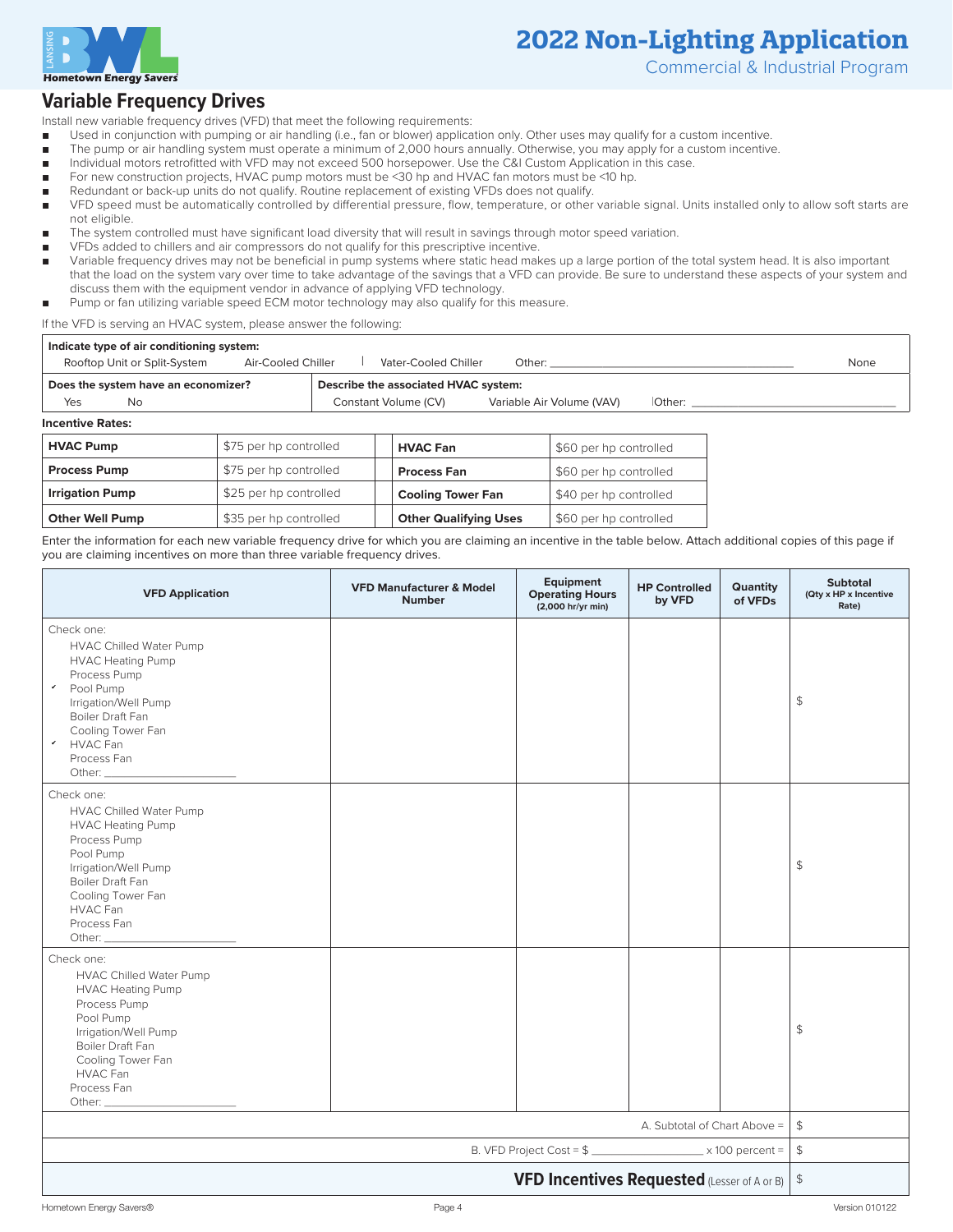

### **Electric Chiller**

Custom incentives may be available for chillers with efficiencies well above code requirements as defined in ASHRAE 90.1-2013, Table 6.8.1-3 "Water-Chilling Packages - Efficiency Requirements".

#### Chiller-specific guidelines:

- Manufacturer specification sheets for items installed must be submitted and the full product identification/model number must be shown on the invoice. Chiller specifications must include capacity, full-load efficiency and IPLV per AHRI standard 550/590 test procedure.
- The ASHRAE Path A or Path B used to demonstrate code compliance must be provided and will be used to estimate savings for a prospective incentive.
- Chillers purchased or installed for backup or redundant systems are not eligible for an incentive.
- This measure is eligible for new construction projects.
- Pre-approval is required.

### **Electric Chiller Tune-Up**

- Incentive is available for air-cooled or water-cooled electric chillers used for either space or process cooling.
- Incentive is available no more than once in a 24-month period. Not eligible for new construction projects.
- "Economizer" refers to a system economizer on the water-side, air-side, or both. Economizer is not necessarily part of the chiller itself.
- Submit an invoice detailing the work performed and which/how many units were serviced, and on what date. If service was performed under an annual service agreement, send a copy of the contract and latest billing statement.
- Provide documentation for each unit's capacity in tons. This can be a manufacturer's spec. sheet or the service provider's work order/inspection checklist or invoice.
- Tune-up service must include the following normal maintenance items (as applicable):
	- Air cooled condenser coil cleaning
	- System pressure check and adjust
	- Filter inspect or replace
	- Belt inspect or replace
	- Economizer condition check and repair
	- Contactors condition
	- Evaporator condition
- Compressor amp draw
- Supply motor amp draw
- Condenser fan(s) amp draw
- Liquid line temperature
- Sub-cooling and super heat
- Suction pressure and temperature
- Oil level and pressure
- Low pressure controls
- High pressure controls
- Crankcase heater operation
- Water cooled chiller condenser tube cleaning
- Water cooled chiller evaporator

| <b>Equipment Type:</b><br>↽                                                                                                      |                                                                                                                     | Manufacturer:                                                         | Model #:                     |  |  |  |
|----------------------------------------------------------------------------------------------------------------------------------|---------------------------------------------------------------------------------------------------------------------|-----------------------------------------------------------------------|------------------------------|--|--|--|
| Air-Cooled Chiller with Economizer<br>i<br>Isla<br>Air-Cooled Chiller with no Economizer<br>Water-Cooled Chiller with Economizer | Date of Previous Service:                                                                                           | <b>Current Service Date:</b>                                          |                              |  |  |  |
|                                                                                                                                  | Water-Cooled Chiller with no Economizer                                                                             | Equipment Capacity in Tons (provide documentation):                   |                              |  |  |  |
| $\sim$                                                                                                                           | <b>Equipment Type:</b>                                                                                              | Manufacturer:                                                         | Model #:                     |  |  |  |
| <b>UNIT</b>                                                                                                                      | Air-Cooled Chiller with Economizer<br>Air-Cooled Chiller with no Economizer<br>Water-Cooled Chiller with Economizer | Date of Previous Service:                                             | <b>Current Service Date:</b> |  |  |  |
| Water-Cooled Chiller with no Economizer                                                                                          |                                                                                                                     | Equipment Capacity in Tons (provide documentation):                   |                              |  |  |  |
|                                                                                                                                  | Did you indicate equipment type and capacity in tons for each unit above? (required to receive incentive)   Yes     |                                                                       |                              |  |  |  |
|                                                                                                                                  |                                                                                                                     |                                                                       |                              |  |  |  |
| l \$<br>A. Total equipment capacity of all units above with economizer (in tons) $X \$ 6 per ton =                               |                                                                                                                     |                                                                       |                              |  |  |  |
|                                                                                                                                  | B. Total equipment capacity of all units above without economizer (in tons) $\times$ X \$12 per ton =               | \$                                                                    |                              |  |  |  |
| C. Sum of A and B above = $\frac{1}{5}$                                                                                          |                                                                                                                     |                                                                       |                              |  |  |  |
|                                                                                                                                  |                                                                                                                     | D. Cost of Service = $\frac{1}{2}$ X 100 percent =<br>$\mathfrak{L}$  |                              |  |  |  |
|                                                                                                                                  |                                                                                                                     | <b>Chiller Tune-Up Incentives Requested</b><br>Lesser of C or D above |                              |  |  |  |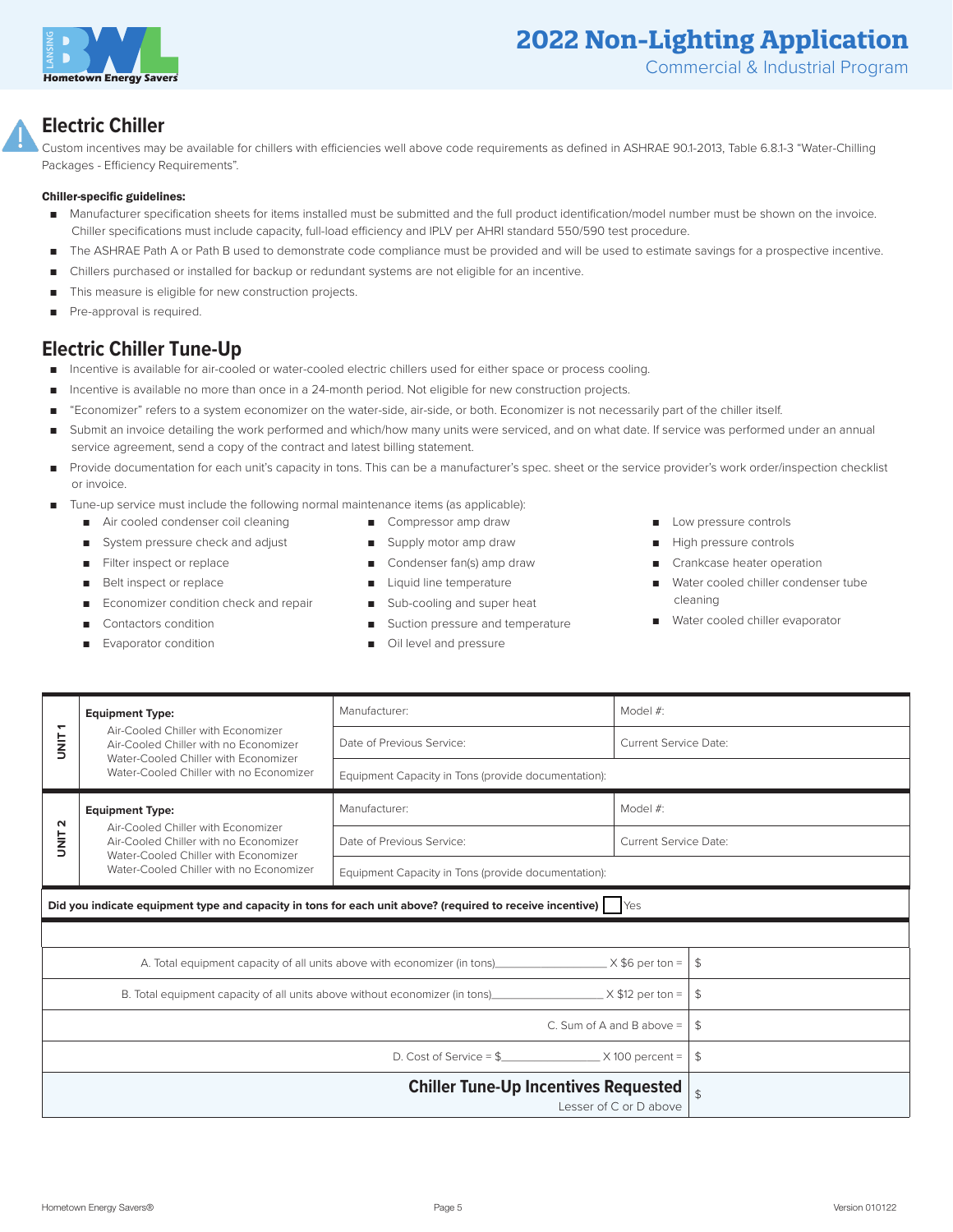

Commercial & Industrial Program

### **Computer Room Air Conditioning (CRAC)**

| <b>Measure</b>                    |                                             | <b>Total Cooling</b><br>Capacity<br>(MBH) | Incentive  | <b>Quantity</b> | <b>Incentive Total</b> |
|-----------------------------------|---------------------------------------------|-------------------------------------------|------------|-----------------|------------------------|
|                                   | $<$ 65 MBH; min SCOP = 2.9                  |                                           |            |                 |                        |
| <b>High Efficiency CRAC Unit*</b> | $65 \le 240$ MBH; min SCOP = 2.7            |                                           | \$11 / MBH |                 |                        |
|                                   | $>$ 240 MBH; min SCOP = 2.5                 |                                           |            |                 |                        |
|                                   | $<$ 65 MBH                                  |                                           |            |                 |                        |
| <b>CRAC Unit Economizer*</b>      | $65 \leq \text{MBH} \leq 240$               |                                           | \$25 / MBH |                 |                        |
|                                   | $> 240$ MBH                                 |                                           |            |                 |                        |
| Data Room Hot/Cold Aisle          | Return Air Temp Increase $\geq 5^{\circ}F$  |                                           | \$10 / MBH | <b>NA</b>       |                        |
| Configuration                     | Return Air Temp Increase $\geq 10^{\circ}F$ |                                           | \$15 / MBH |                 |                        |

| <b>Measure</b>                          | Fan HP<br><b>Controlled</b> | <b>Incentive</b> | <b>Quantity of</b><br><b>VFDs</b> | <b>Incentive Total</b> |
|-----------------------------------------|-----------------------------|------------------|-----------------------------------|------------------------|
| VFD on Existing CRAC Unit Process Fans* |                             | \$150 / HP       |                                   |                        |

**CRAC Incentives Requested:**  $\frac{1}{3}$ 

\* Eligible for new construction projects.

## **Split-System, Central Packaged, Unitary and Rooftop Unit Air Conditioning**

Custom incentives may be available for air conditioning equipment with efficiencies well above code requirements. Due to high efficiencies already required by code, incentives tend to be low, especially for larger tonnage equipment.

### **Air-Source and Ground-Source Heat Pump**

Custom incentives may be available for heat pump equipment which is used for both heating and cooling. Residential-type equipment used in commercial space must meet the following requirements: minimum 15.0 SEER and 8.5 HSPF for central ASHP; 17.0 SEER and 9.0 HSPF for mini-split ASHP; 19.0 EER for ground-source HP. Commercial-type equipment must have AHRI heating and cooling efficiencies which are better than code required levels. Use the Commercial and Industrial Custom Incentive application form to apply.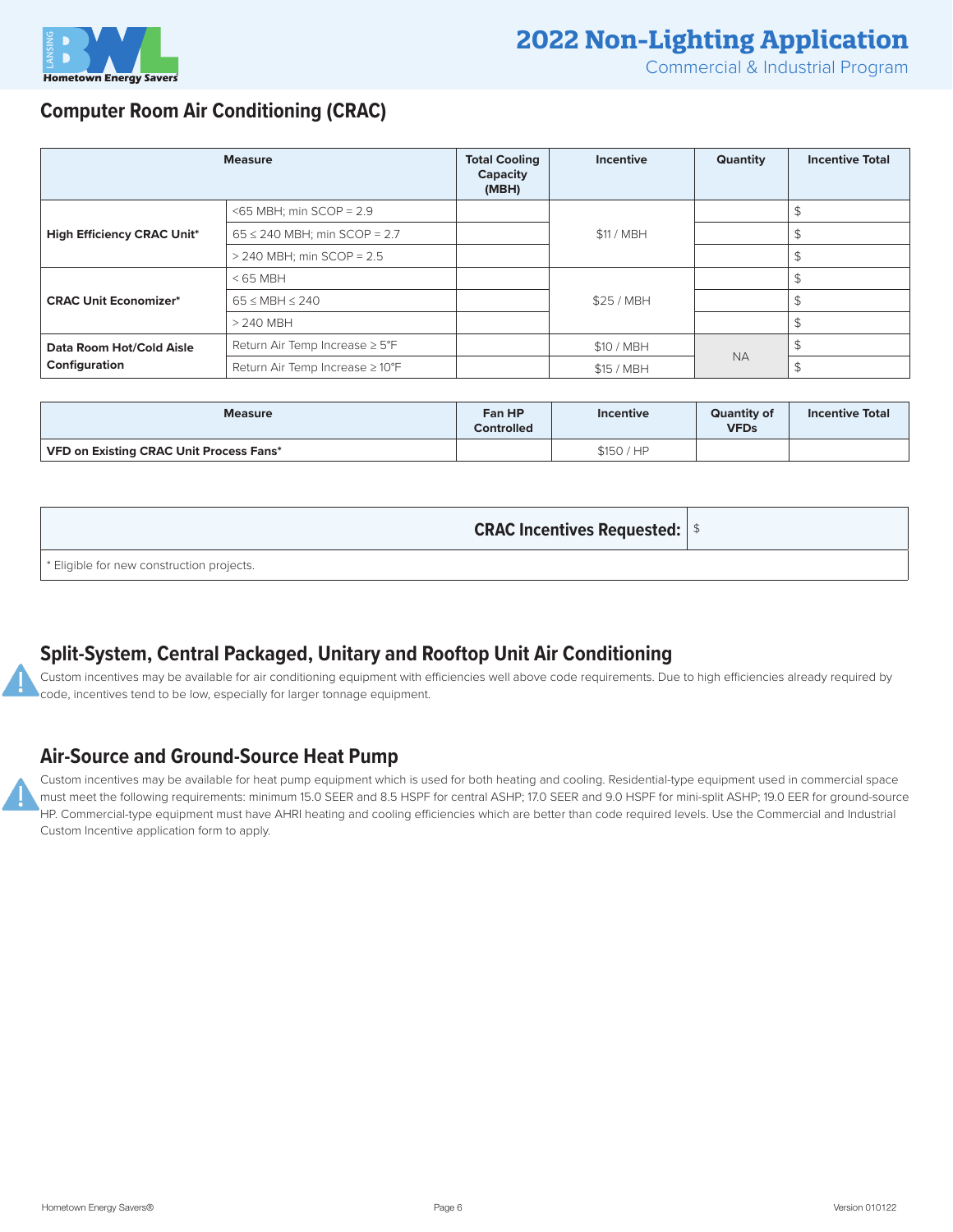

Commercial & Industrial Program

# **Other HVAC Equipment**

| <b>Measure</b>                                                                                                                                                                                                                                                                                                                                                                                                                                                                                                                                                                                                                                                                                                     | <b>Incentive Per Unit</b>                                                                  | Quantity                                                                                              | <b>Subtotal</b><br>(Incentive per Unit x Qty) |
|--------------------------------------------------------------------------------------------------------------------------------------------------------------------------------------------------------------------------------------------------------------------------------------------------------------------------------------------------------------------------------------------------------------------------------------------------------------------------------------------------------------------------------------------------------------------------------------------------------------------------------------------------------------------------------------------------------------------|--------------------------------------------------------------------------------------------|-------------------------------------------------------------------------------------------------------|-----------------------------------------------|
| Variable Speed ECM Blower Motor for Furnace or AHU*<br>For equipping a furnace, unit ventilator, fan coil unit, or light duty air handling unit with an<br>п<br>integrated variable speed motor.<br>Measure applies to new systems or retrofitting existing equipment. If retrofitting existing<br>ш<br>equipment, motor replaced must be constant speed.                                                                                                                                                                                                                                                                                                                                                          | \$95 per HP                                                                                |                                                                                                       | \$                                            |
| <b>Smart Thermostat*</b><br>Must feature occupancy-sensing capability, such as motion sensors and/or GPS geofencing<br>ш<br>with setback.<br>For simple, single-zone HVAC systems replacing manual or standard programmable<br>п<br>thermostat.<br>Thermostat must control an HVAC system that includes mechanical cooling and/or electric<br>п<br>heat.<br>Limit one thermostat per system.<br>п<br>If multiple smart thermostats are being claimed, provide total square footage controlled by all of<br>them.                                                                                                                                                                                                   | $$0.02$ per sq ft                                                                          | Indicate<br>number of<br>square feet of<br>building area<br>controlled<br>by the smart<br>thermostat: | \$                                            |
| Hotel Guest Room Energy Management*<br>Incentive is for occupancy-based quest room energy management controls.<br>п<br>Occupancy control may be key-activated or sensed due to motion or body heat and must<br>п<br>control the HVAC system serving the room. Front desk-only controls are not eligible.<br>Incentive is per quest room controlled, not per sensor.<br>п                                                                                                                                                                                                                                                                                                                                           | \$75 if room has<br>electric heat<br>\$15 if room has gas<br>or other non-electric<br>heat |                                                                                                       | \$                                            |
| <b>Packaged Terminal Heat Pump (PTHP)</b><br>PTHP replacing packaged terminal air conditioner (PTAC) with electric resistance heat.<br>п<br>Replacement of existing PTHP does not qualify.<br>Unit must be AHRI listed as a commercial PTHP.<br>п<br>All efficiency ratings will be verified using the AHRI database (ahridirectory.org).<br>п<br>The equipment size category (BTU/hr) is based on the cooling capacity value of the unit.<br>п<br>Must meet both heating and cooling specifications for these equipment size categories:<br>п<br>PTHP <7,000 BTU/hr: 13.1 EER, 3.6 COP<br>$\Box$<br>PTHP 7,000 BTU/hr - 15,000 BTU/hr: 11.8 EER, 3.5 COP<br>□<br>PTHP >15,000 BTU/hr: 10.5 EER, 3.4 COP<br>$\Box$ | \$100 per PTHP                                                                             |                                                                                                       | \$                                            |
| <b>Occupancy Sensor Control for HVAC</b><br>Installation of new controls to an existing EMS system which automatically switches the<br>HVAC system to occupied and unoccupied mode based on occupancy sensors.<br>Pre-approval required.<br>п<br>Provide wiring schematic at the time of submitting pre-approval.<br>п                                                                                                                                                                                                                                                                                                                                                                                             | \$25 per 1,000 sq ft                                                                       |                                                                                                       | \$                                            |
| <b>Constant Volume AHU to VAV</b><br>Converting constant volume air handling system to a variable air volume system.<br>ш<br>Must have reheat and supply at least four zones.<br>Pre-approval required.<br>п                                                                                                                                                                                                                                                                                                                                                                                                                                                                                                       | \$250 per 1,000 sq ft                                                                      |                                                                                                       | \$                                            |
|                                                                                                                                                                                                                                                                                                                                                                                                                                                                                                                                                                                                                                                                                                                    | <b>Other HVAC Incentives Requested</b> \$                                                  |                                                                                                       |                                               |

<sup>\*</sup> Eligible for new construction projects.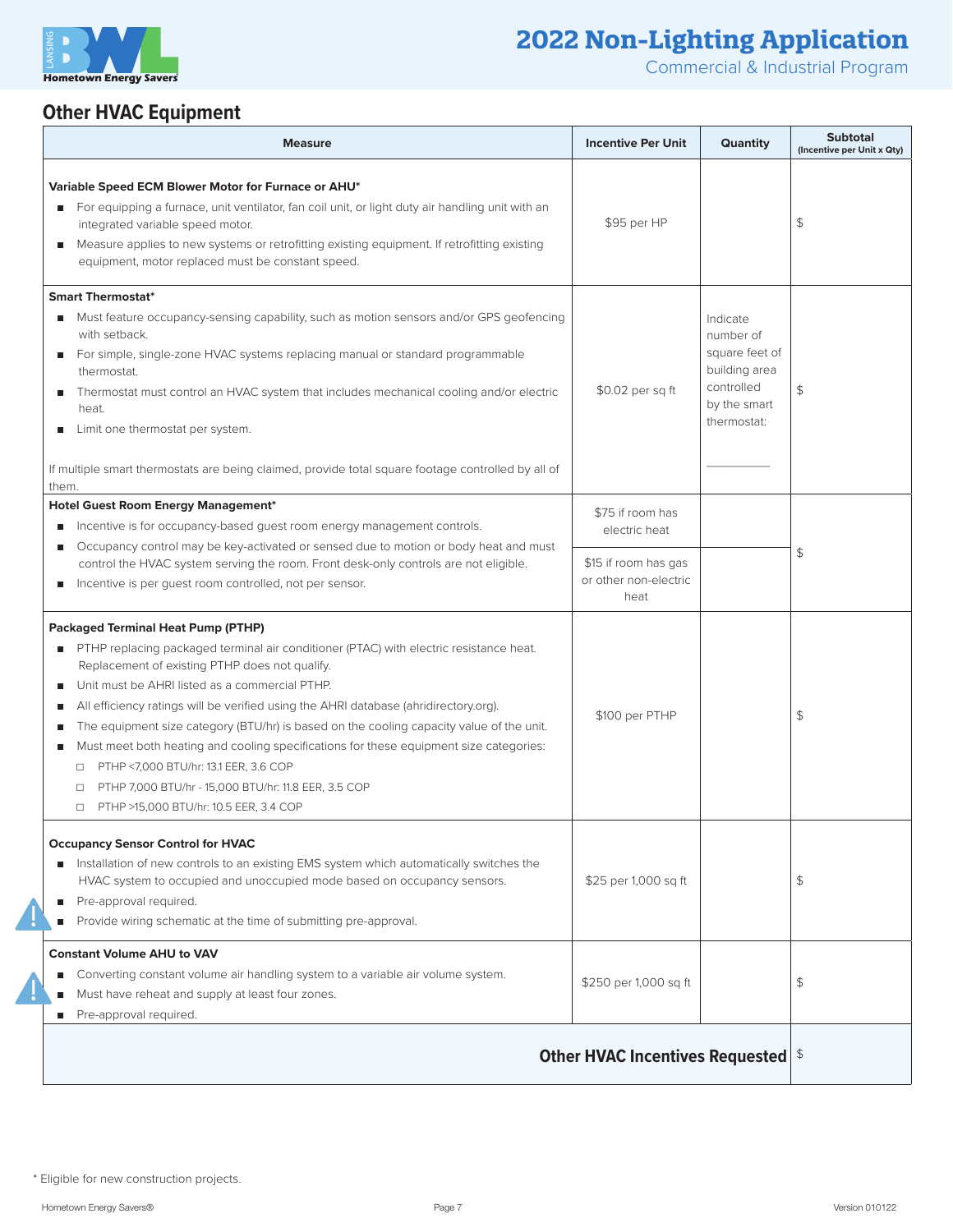**Hometown Energy Savers Commercial Refrigeration**

Commercial & Industrial Program

#### **Commercial Refrigeration Measures Incentive Per Unit Quantity Commercial Refrigeration Measures (Incentive per Unit x Qty) Night Cover for Open Refrigerated Grocery Display\*** ■ Applies to professionally-installed, "permanent," night curtain products only. Linear foot measurement is the side-to-side (not top-to-bottom) measured width of all installed night curtains. ■ The store must have a minimum of six non-operating hours per day to qualify for this incentive. Indicate number of hours per day the cover is in use:  $$7.50$  per linear foot  $\vert$   $\vert$   $\vert$   $\vert$   $\vert$   $\vert$ **No Heat Reach-in Case Door\*** ■ Replace existing case door with anti-sweat heaters with special glass door that requires no anti-sweat heat. ■ Retrofit of existing doored reach-in cases or installation of new cases with no-heat doors are eligible.  $$125$  per door  $\uparrow$ **Anti-Sweat Heater Control** ■ Install equipment that senses the relative humidity in the air outside of the display case and reduces or turns off the glass door (if applicable) and frame anti-sweat heaters at low humidity conditions. ■ Equipment must control heaters on frame and mullion in all instances, and door, if equipped with heater. ■ For retrofit in existing stores only. Not for new construction. \$80 per  $\frac{480 \text{ per}}{8}$ **LED Lighting in Freezer or Cooler Case\***  ■ Enter the linear feet of LED installed in place of fluorescent tube, not the number of fixtures. ■ DLC Qualified Products are recommended. ■ Not for replacement of existing LED lights. Lighting must be manufactured for use in coolers or freezers and must be clearly labeled as such on product literature. Manufacturer Name: Model #:  $$10$  per linear foot  $\vert$  \$ **Occupancy Sensor for LED Lighting in Reach-in Case\*** ■ Sensors for both end-of-aisle and individual cases qualify. ■ Enter the quantity of doors controlled by sensors, not the number of sensors.  $$6 per door$   $$\frac{\$}{$}$ **Walk-in or Reach-in Case Cooler/Freezer ECM Evaporator Fan Motor Replacing Shaded-Pole Motor** Not eligible for new construction or facilities that did not previously have refrigeration equipment.  $$100 per motor$   $$$ **Walk-in or Reach-in Case Cooler/Freezer ECM Evaporator Fan Motor Replacing PSC Motor**  $\qquad$  \$40 per motor  $\qquad$  **\$50 Evaporator Fan Demand Controls** ■ For the installation of controls in walk-in coolers and freezers. The controller reduces airflow of the evaporator fans when there is no refrigerant flow. Must control a minimum of 1/20 HP where fans operate continuously at full speed. ■ Must reduce fan motor power by at least 75 percent during off cycle. \$120 per S-P  $\begin{array}{c|c}\n\text{controler} & & \text{if } \mathbf{S} \\
\hline\n\end{array}$ \$120 per PSC  $\begin{array}{|c|c|c|c|c|}\n\hline\n\text{controller} & & \\\hline\n\end{array}$ \$40 per ECM  $\left| \begin{array}{ccc} \text{control} & \text{if} & \text{if} \\ \text{control} & \text{if} & \text{if} \end{array} \right|$ **Strip Curtain for Walk-in Cooler/Freezer** ■ Must be put in a doorway separating a walk-in cooler/freezer where no curtains previously existed, or current curtains are exceptionally deteriorated. for Walk-in Cooler \$5 per sq ft of  $\begin{array}{c|c}\n\text{down } \\
\text{down } \\
\end{array}$ for Walk-in Freezer  $\left| \right|$  \$25 per sq ft of  $\frac{1}{2}$  doorway  $\frac{1}{2}$ **Automatic High-Speed Door\*** ■ For commercial or industrial refrigeration facility with freezer, cooler, and/or dock areas with different temperature set points that are currently separated by strip curtains. ■ For hydraulic or motorized automated doors. Between freezer and cooler \$70 per sq ft of  $\begin{array}{c|c}\n\text{down } \\
\text{down } \\
\text{down } \\
\end{array}$ Between freezer and dock \$100 per sq ft of  $\begin{array}{c|c}\n\downarrow & \downarrow \\
\downarrow & \downarrow \\
\downarrow & \downarrow \\
\downarrow & \downarrow \\
\downarrow & \downarrow \\
\downarrow & \downarrow \\
\downarrow & \downarrow \\
\downarrow & \downarrow \\
\downarrow & \downarrow \\
\downarrow & \downarrow \\
\downarrow & \downarrow \\
\downarrow & \downarrow \\
\downarrow & \downarrow \\
\downarrow & \downarrow \\
\downarrow & \downarrow \\
\downarrow & \downarrow \\
\downarrow & \downarrow \\
\downarrow & \downarrow \\
\downarrow & \downarrow \\
\downarrow & \downarrow \\
\downarrow & \downarrow \\
\downarrow & \downarrow \\
\downarrow & \downarrow \\
\downarrow & \downarrow \\
\downarrow & \downarrow \\
\downarrow & \downarrow \\
\down$ Between cooler and dock \$15 per sa ft of  $\begin{array}{c|c}\n\text{down } \\
\text{down } \\
\text{down } \\
\end{array}$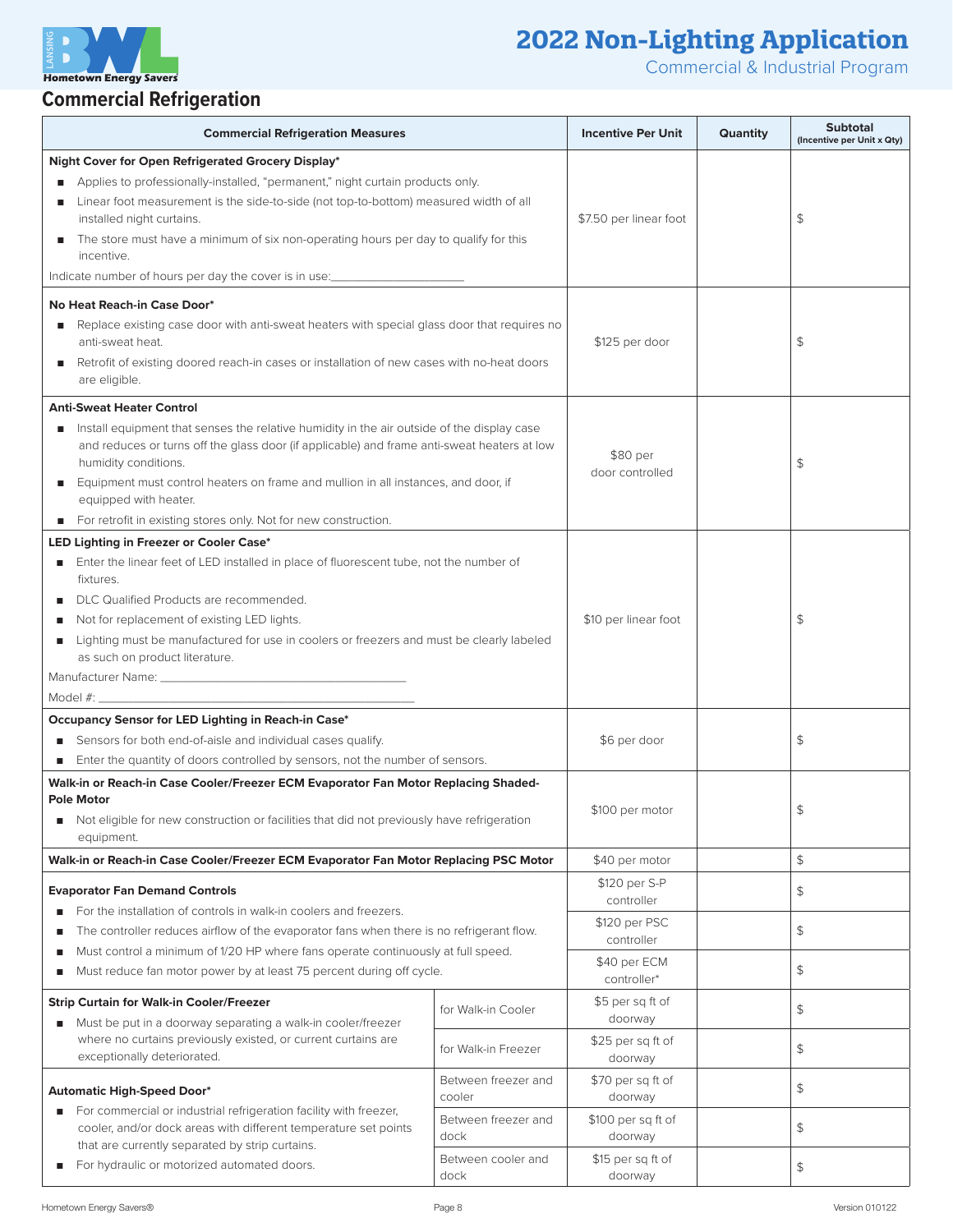

Commercial & Industrial Program

### **Food Service**

| <b>Food Service Measures</b>                                                                                                                                                                                                         |  | <b>Incentive Per Unit</b>  | <b>Quantity</b> | <b>Subtotal</b><br>(Incentive per Unit x Qty) |
|--------------------------------------------------------------------------------------------------------------------------------------------------------------------------------------------------------------------------------------|--|----------------------------|-----------------|-----------------------------------------------|
| <b>ENERGY STAR Commercial Solid Door or Glass Door Freezer**</b>                                                                                                                                                                     |  |                            |                 |                                               |
| Equipment must be on the ENERGY STAR-qualified product list in effect at the time of<br>٠<br>equipment purchase (energystar.gov). Lists change frequently; print a copy of that page<br>of the list and send with your application.  |  | \$50 per unit              |                 | \$                                            |
| Model #: experience and a series of the series of the series of the series of the series of the series of the series of the series of the series of the series of the series of the series of the series of the series of the        |  |                            |                 |                                               |
| <b>ENERGY STAR<sup>®</sup> Commercial Solid Door or Glass Door Refrigerator*+</b>                                                                                                                                                    |  |                            |                 |                                               |
| Equipment must be on the ENERGY STAR-qualified product list in effect at the time of<br>п.<br>equipment purchase (energystar.gov). Lists change frequently; print a copy of that page<br>of the list and send with your application. |  | \$50 per unit              |                 | \$                                            |
|                                                                                                                                                                                                                                      |  |                            |                 |                                               |
| <b>ENERGY STAR Ice Machine*+</b>                                                                                                                                                                                                     |  |                            |                 |                                               |
| Equipment must be on the ENERGY STAR-qualified product list in effect at the time of<br>equipment purchase (energystar.gov). Lists change frequently; print a copy of that page<br>of the list and send with your application.       |  | \$50 per unit              |                 | \$                                            |
|                                                                                                                                                                                                                                      |  |                            |                 |                                               |
| <b>ENERGY STAR-qualified commercial dishwasher*</b>                                                                                                                                                                                  |  | Apply for custom incentive |                 |                                               |
| Pre-Rinse Sprayer ≤0.68 gpm*                                                                                                                                                                                                         |  | \$50 per sprayer           |                 | \$                                            |
| Electric water heating required for both primary and booster                                                                                                                                                                         |  |                            |                 |                                               |
| <b>ENERGY STAR Electric Steam Cooker 3 Pan*+</b>                                                                                                                                                                                     |  | \$1,000                    |                 | \$                                            |
|                                                                                                                                                                                                                                      |  |                            |                 |                                               |
| <b>ENERGY STAR Electric Steam Cooker 4 Pan*+</b>                                                                                                                                                                                     |  | \$1,250                    |                 | \$                                            |
|                                                                                                                                                                                                                                      |  |                            |                 |                                               |
| <b>ENERGY STAR Electric Steam Cooker 5 Pan*+</b>                                                                                                                                                                                     |  | \$1,500                    |                 | \$                                            |
|                                                                                                                                                                                                                                      |  |                            |                 |                                               |
| <b>ENERGY STAR Electric Steam Cooker 6 Pan*+</b>                                                                                                                                                                                     |  | \$1,650                    |                 | \$                                            |
| <b>ENERGY STAR Hot Holding Cabinet (all sizes)*+</b>                                                                                                                                                                                 |  |                            |                 |                                               |
|                                                                                                                                                                                                                                      |  | \$200 per unit             |                 | \$                                            |
| <b>ENERGY STAR Electric Fryer*+</b>                                                                                                                                                                                                  |  |                            |                 |                                               |
|                                                                                                                                                                                                                                      |  | \$150 per frypot           |                 | \$                                            |
| <b>ENERGY STAR Electric Griddle*+</b>                                                                                                                                                                                                |  |                            |                 |                                               |
| Model #:                                                                                                                                                                                                                             |  | \$200 per griddle          |                 | \$                                            |
| <b>ENERGY STAR Electric Convection Oven*+</b>                                                                                                                                                                                        |  |                            |                 |                                               |
| Model $\#:$ $\_$                                                                                                                                                                                                                     |  | \$150 per cavity           |                 | \$                                            |
| <b>Combination Oven/Steamer*</b>                                                                                                                                                                                                     |  |                            |                 |                                               |
| Electric only.                                                                                                                                                                                                                       |  | \$1,300 per oven           |                 | \$                                            |
| Minimum cooking energy efficiency in steam mode: 55 percent.                                                                                                                                                                         |  |                            |                 |                                               |
| Minimum cooking energy efficiency in convection mode: 76 percent.                                                                                                                                                                    |  |                            |                 |                                               |
| <b>Food Service and Commercial Refrigeration Incentives Requested</b>                                                                                                                                                                |  |                            |                 | $\frac{1}{2}$                                 |
| * Eligible for new construction projects.                                                                                                                                                                                            |  |                            |                 |                                               |
| + Equipment must be on the ENERGY STAR-qualified product list in effect at the time of equipment purchase (energystar.gov). Lists change frequently; print a                                                                         |  |                            |                 |                                               |
| copy of that page of the list and send with your application.                                                                                                                                                                        |  |                            |                 |                                               |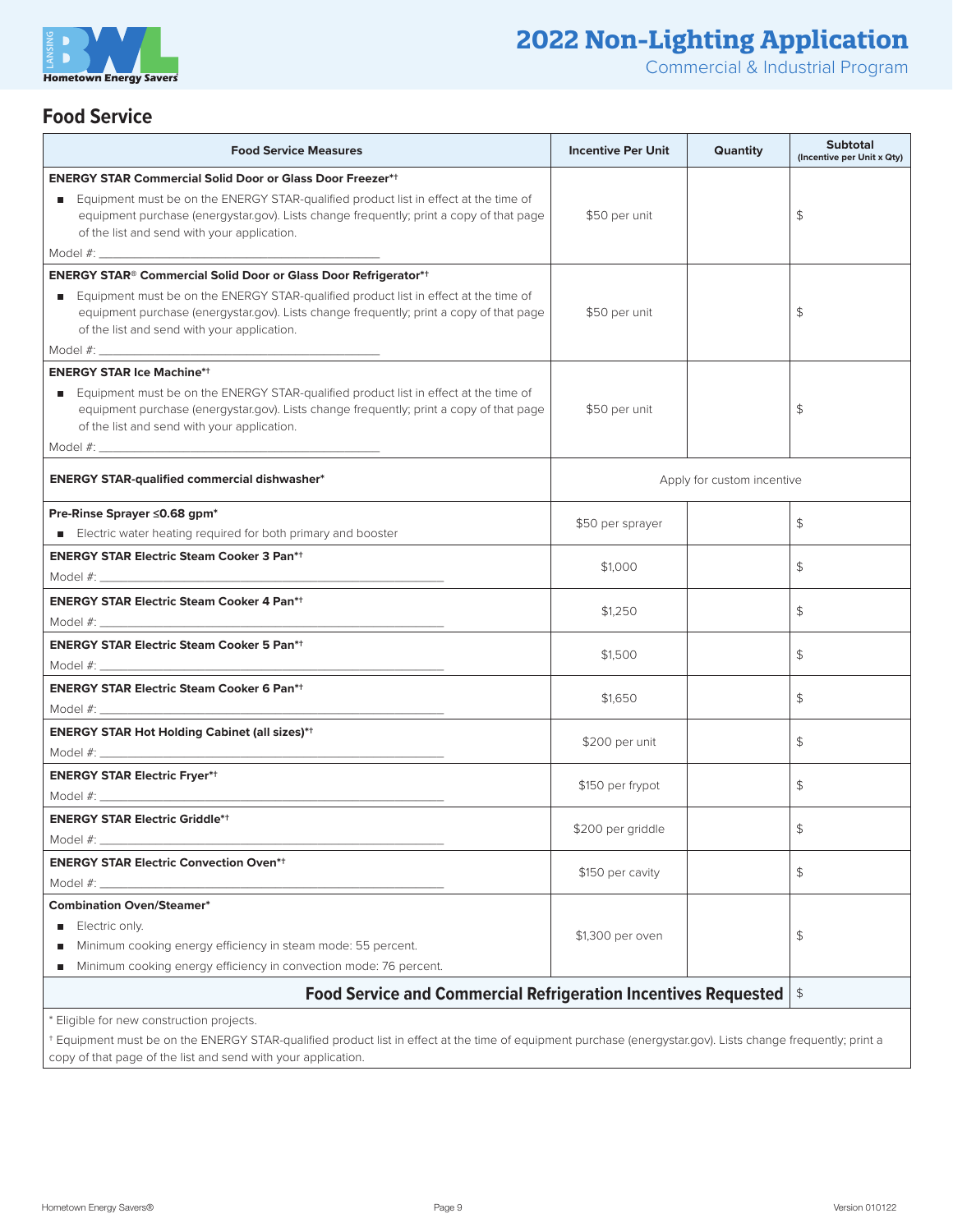

Commercial & Industrial Program

## **Industrial Equipment**

| <b>Measure</b>                                                                                                                                                                                                                                                                                                                                                                                                                         | <b>Incentive Per Unit</b>                                                 | <b>Quantity</b> | <b>Subtotal</b><br>(Incentive per Unit x Qty) |
|----------------------------------------------------------------------------------------------------------------------------------------------------------------------------------------------------------------------------------------------------------------------------------------------------------------------------------------------------------------------------------------------------------------------------------------|---------------------------------------------------------------------------|-----------------|-----------------------------------------------|
| <b>Compressed Air Engineered Nozzle for Blow-off*</b><br>Nozzle must replace simple open tube assemblies connected to a compressed air system.<br>$\blacksquare$<br>Usage of the nozzle must be 1,000 hours per year or greater.<br>Nozzle diameter must be between 1/8 inch and 1/2 inch in diameter.<br>٠<br>Provide nozzle diameter: _____________ inch.<br>Estimated annual hours of nozzle use: _________________ hours per year. | \$150 per nozzle                                                          |                 | \$                                            |
| Barrel Wrap Insulation for Plastic Injection Molding or Extrusion Machine<br>Insulated blankets strapped around the barrel of extruder or injection molder are eligible.<br>Insulation must be installed on previously un-insulated barrels.                                                                                                                                                                                           | \$85 per<br>square foot                                                   |                 | $\updownarrow$                                |
| Industrial 3-Phase High-Frequency Battery Charger*<br>New 3-phase high frequency charger with ≥92% power conversion efficiency.<br>$\blacksquare$<br>Minimum 2,000 hours per year operation.<br>п<br>New charger must replace a ferroresonant or silicon controlled rectifier (SCR) charger.<br>п<br>This measure is only applicable to battery charging for forklifts and other non-road electric<br>٠<br>vehicles.                   | 1-shift (2,000 to<br>$<$ 4,000 hrs/yr)<br>operation:<br>\$100 per charger |                 | \$                                            |
|                                                                                                                                                                                                                                                                                                                                                                                                                                        | 2-shift (4,000 to<br><6,000 hrs/yr)<br>operation:<br>\$200 per charger    |                 | $\updownarrow$                                |
|                                                                                                                                                                                                                                                                                                                                                                                                                                        | 3-shift (≥6,000 hrs/yr)<br>operation:<br>\$260 per charger                |                 | $\updownarrow$                                |
| <b>High Efficiency Welder*</b><br>Replace transformer-rectifier power source welder with new inverter power source welder.<br>Welding process must be used ≥1,000 hrs/yr. Hours of operation refers to welder on/ready<br>п<br>time, not necessarily arc time.                                                                                                                                                                         | Welding process<br>used 1,000 to <4,000<br>hrs/yr:<br>\$100 per welder    |                 | $\mathfrak{S}$                                |
|                                                                                                                                                                                                                                                                                                                                                                                                                                        | Welding process<br>used $\geq$ 4,000 hrs/yr:<br>\$425 per welder          |                 | \$                                            |
| <b>Cogged Belt Drives</b><br>For replacement of standard V-belt drives with cogged belt drives operating at least 1,200<br>$\blacksquare$<br>hrs/yr.<br>For a single drive with multiple belts, divide the horsepower by the number of belts.                                                                                                                                                                                          | $1 - 25$ hp:<br>\$5 per hp                                                |                 | \$                                            |
|                                                                                                                                                                                                                                                                                                                                                                                                                                        | 26 - 500 hp<br>\$2.50 per hp                                              |                 | \$                                            |
| <b>Electric Tool Replacing Pneumatic Air Tool</b>                                                                                                                                                                                                                                                                                                                                                                                      | See C&I Compressed Air Application for more information                   |                 |                                               |
|                                                                                                                                                                                                                                                                                                                                                                                                                                        | <b>Industrial Equipment Incentives Requested</b>                          |                 | $\frac{4}{3}$                                 |
| * Eligible for new construction projects.                                                                                                                                                                                                                                                                                                                                                                                              |                                                                           |                 |                                               |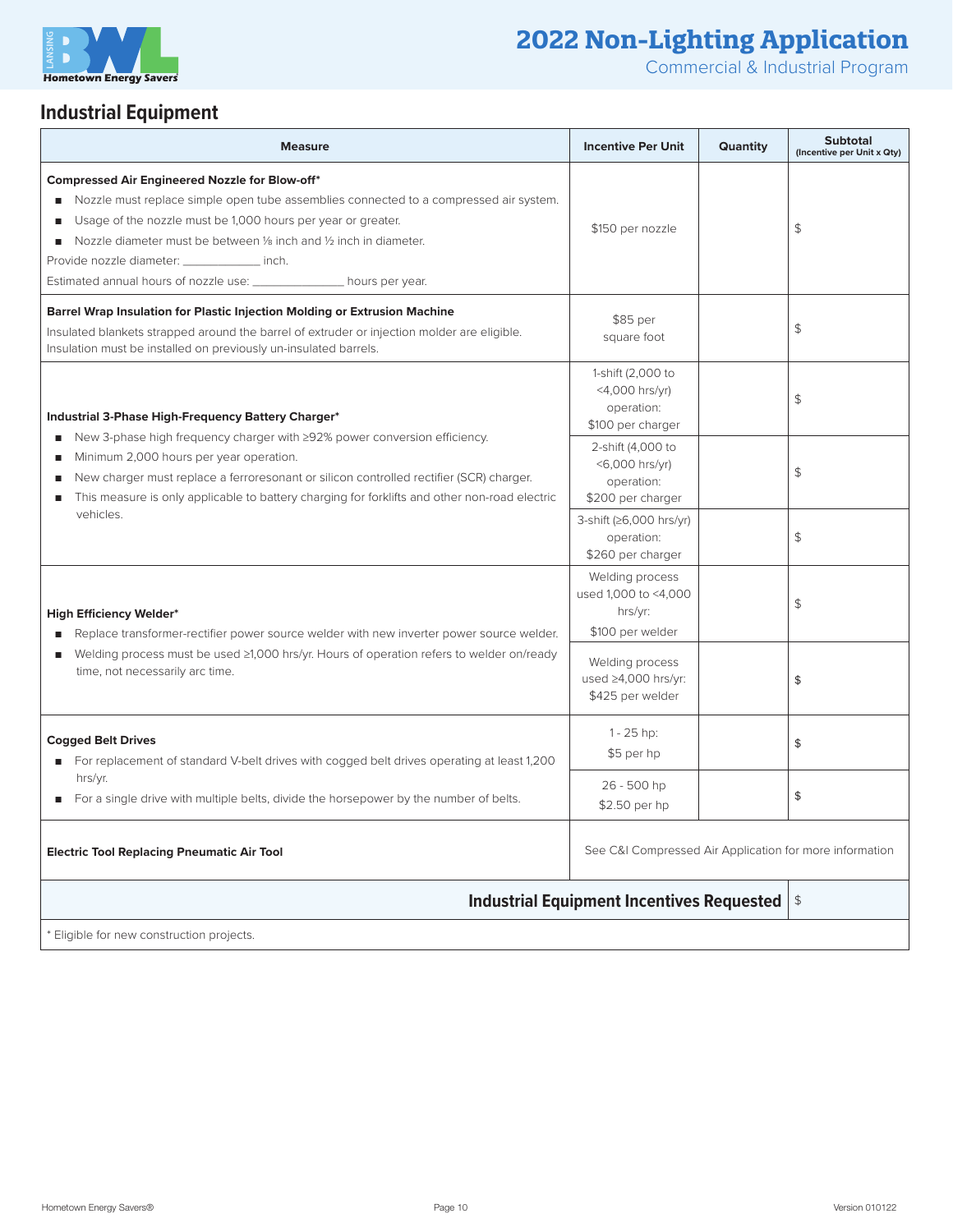

Commercial & Industrial Program

 $\overline{\phantom{a}}$ 

## **Miscellaneous Equipment**

| <b>Measure</b>                                                                                                                                                                                                                                          | <b>Incentive Per Unit</b> | <b>Quantity</b> | <b>Subtotal</b><br>(Incentive per Unit x Qty) |
|---------------------------------------------------------------------------------------------------------------------------------------------------------------------------------------------------------------------------------------------------------|---------------------------|-----------------|-----------------------------------------------|
| PC Network Energy Management Software*                                                                                                                                                                                                                  |                           |                 |                                               |
| Incentive is for sophisticated IT environments that dynamically control many computers<br>from one central location. Simply activating the energy saving settings on the computer<br>operating system does not qualify.                                 |                           |                 |                                               |
| Must implement power policies for the PCs and attached monitors in your network.<br>Activating power policies for only monitors does not qualify.                                                                                                       | \$9 per<br>PC controlled  |                 | \$                                            |
| Laptops, thin clients, and other network devices do not qualify. This incentive is for<br>controlling PCs only.                                                                                                                                         |                           |                 |                                               |
| A copy of the software license agreement and a report (print-out) directly from the network<br>energy management software showing the location and number of desktop computers<br>being controlled by the system must be included with the application. |                           |                 |                                               |
| The software must collect data over time and offer a system-wide energy savings reporting<br>function.                                                                                                                                                  |                           |                 |                                               |
| Must certify that policies and procedures are in place to ensure that the installed software<br>remains in place and continues to control the PCs on the network.                                                                                       |                           |                 |                                               |
| <b>Heat Pump Water Heater*</b>                                                                                                                                                                                                                          |                           |                 |                                               |
| Must replace electric water heater.                                                                                                                                                                                                                     | \$700 each                |                 | \$                                            |
| EF or UEF $\geq$ 2.0 required.<br>٠                                                                                                                                                                                                                     |                           |                 |                                               |
| <b>Optimized Snow Melt Controls</b>                                                                                                                                                                                                                     |                           |                 |                                               |
| System must shut down completely (no idle mode) when no precipitation is present.                                                                                                                                                                       |                           |                 |                                               |
| Controller must monitor forecasts and raise the slab temperature to 32 degrees F eight<br>hours before expected precipatation.                                                                                                                          | \$9 per 1,000 sq ft       |                 | \$                                            |
| A slab moisture sensor must be used to signal controller to raise slab temperature to 40<br>degrees F when precipitation is present.                                                                                                                    |                           |                 |                                               |
| <b>High Efficiency Hand Dryer*</b>                                                                                                                                                                                                                      |                           |                 |                                               |
| High efficiency hand dryer must be electric and must draw <1500 Watts and have a cycle<br>time of 15 seconds or less.                                                                                                                                   | \$65 each                 |                 | \$                                            |
| <b>Misc. Equipment Incentives Requested</b>                                                                                                                                                                                                             |                           |                 | $\frac{1}{2}$                                 |
| * Eligible for new construction projects.                                                                                                                                                                                                               |                           |                 |                                               |